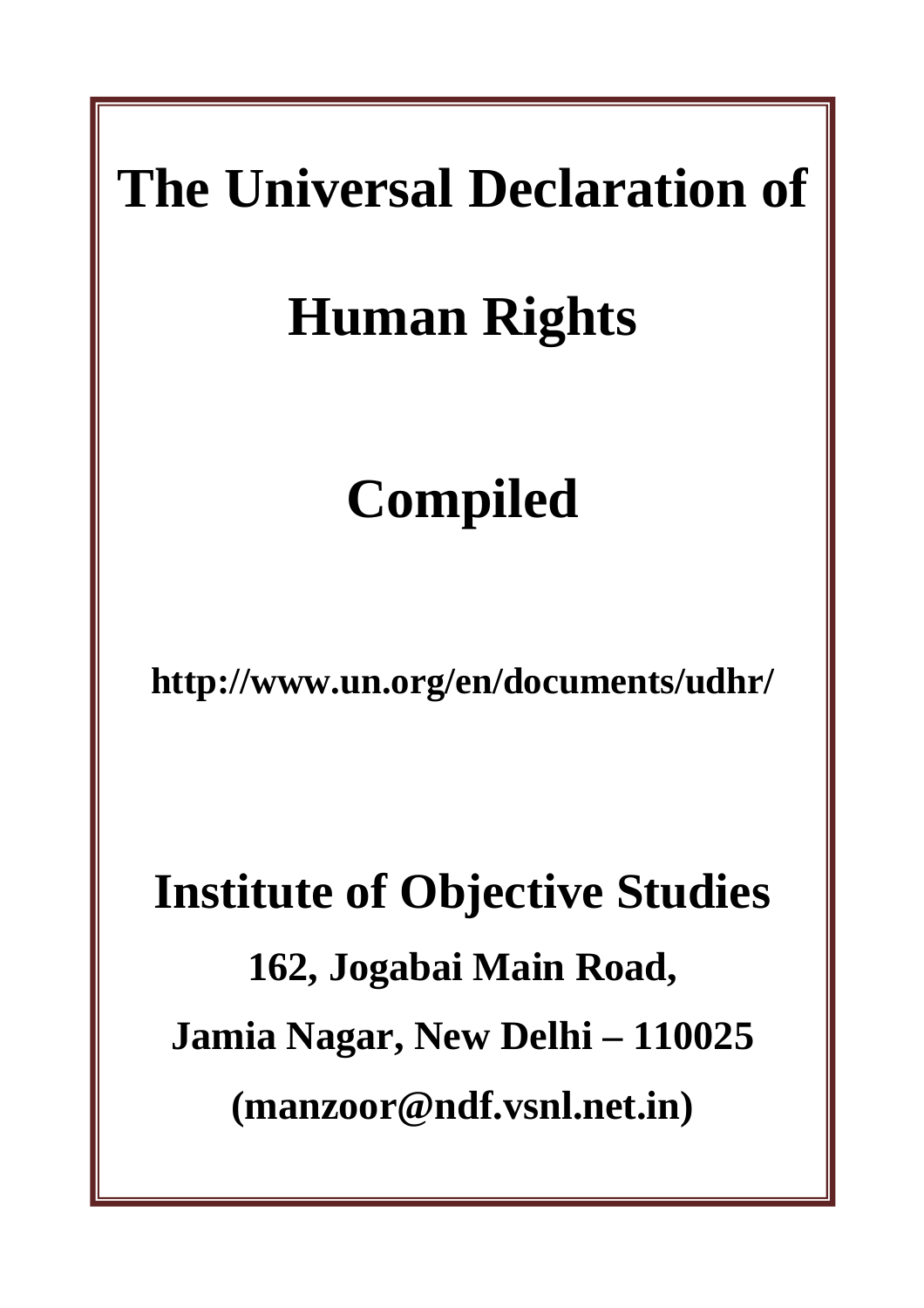### **The Universal Declaration of Human Rights**

### **History**

The Universal Declaration of Human Rights, which was adopted by the UN General Assembly on 10 December 1948, was the result of the experience of the Second World War. With the end of that war, and the creation of the United Nations, the international community vowed never again to allow atrocities like those of that conflict happen again. World leaders decided to complement the UN Charter with a road map to guarantee the rights of every individual everywhere. The document they considered, and which would later become the Universal Declaration of Human Rights, was taken up at the first session of the General Assembly in 1946. The Assembly reviewed this draft Declaration on Fundamental Human Rights and Freedoms and transmitted it to the Economic and Social Council "for reference to the Commission on Human Rights for consideration . . . in its preparation of an international bill of rights." The Commission, at its first session early in 1947, authorized its members to formulate what it termed "a preliminary draft International Bill of Human Rights". Later the work was taken over by a formal drafting committee, consisting of members of the Commission from eight States, selected with due regard for geographical distribution.

The Commission on Human Rights was made up of 18 members from various political, cultural and religious backgrounds. Eleanor Roosevelt, widow of American President Franklin D. Roosevelt, chaired the UDHR drafting committee. With her were René Cassin of France, who composed the first draft of the Declaration, the Committee Rapporteur Charles Malik of Lebanon, Vice-Chairman Peng Chung Chang of China, and John Humphrey of Canada, Director of the UN's Human Rights Division, who prepared the Declaration's blueprint. But Mrs. Roosevelt was recognized as the driving force for the Declaration's adoption.

The Commission met for the first time in 1947. In her memoirs, Eleanor Roosevelt recalled:

*"Dr. Chang was a pluralist and held forth in charming fashion on the proposition that there is more than one kind of ultimate reality. The Declaration, he said, should reflect more than simply Western ideas and Dr. Humphrey would have to be eclectic in his approach. His remark, though addressed to Dr. Humprhey, was really directed at Dr. Malik, from whom it drew a prompt retort as he expounded at some length the philosophy of Thomas Aquinas. Dr. Humphrey joined enthusiastically in the discussion, and I remember that at one point Dr. Chang suggested that the Secretariat might well spend a few months studying the fundamentals of Confucianism!*"

The final draft by Cassin was handed to the Commission on Human Rights, which was being held in Geneva. The draft declaration sent out to all UN member States for comments became known as the Geneva draft.

The first draft of the Declaration was proposed in September 1948 with over 50 Member States participating in the final drafting. By its resolution 217 A (III) of 10 December 1948, the General Assembly, meeting in Paris, adopted the Universal Declaration of Human Rights with eight nations abstaining from the vote but none dissenting. Hernán Santa Cruz of Chile, member of the drafting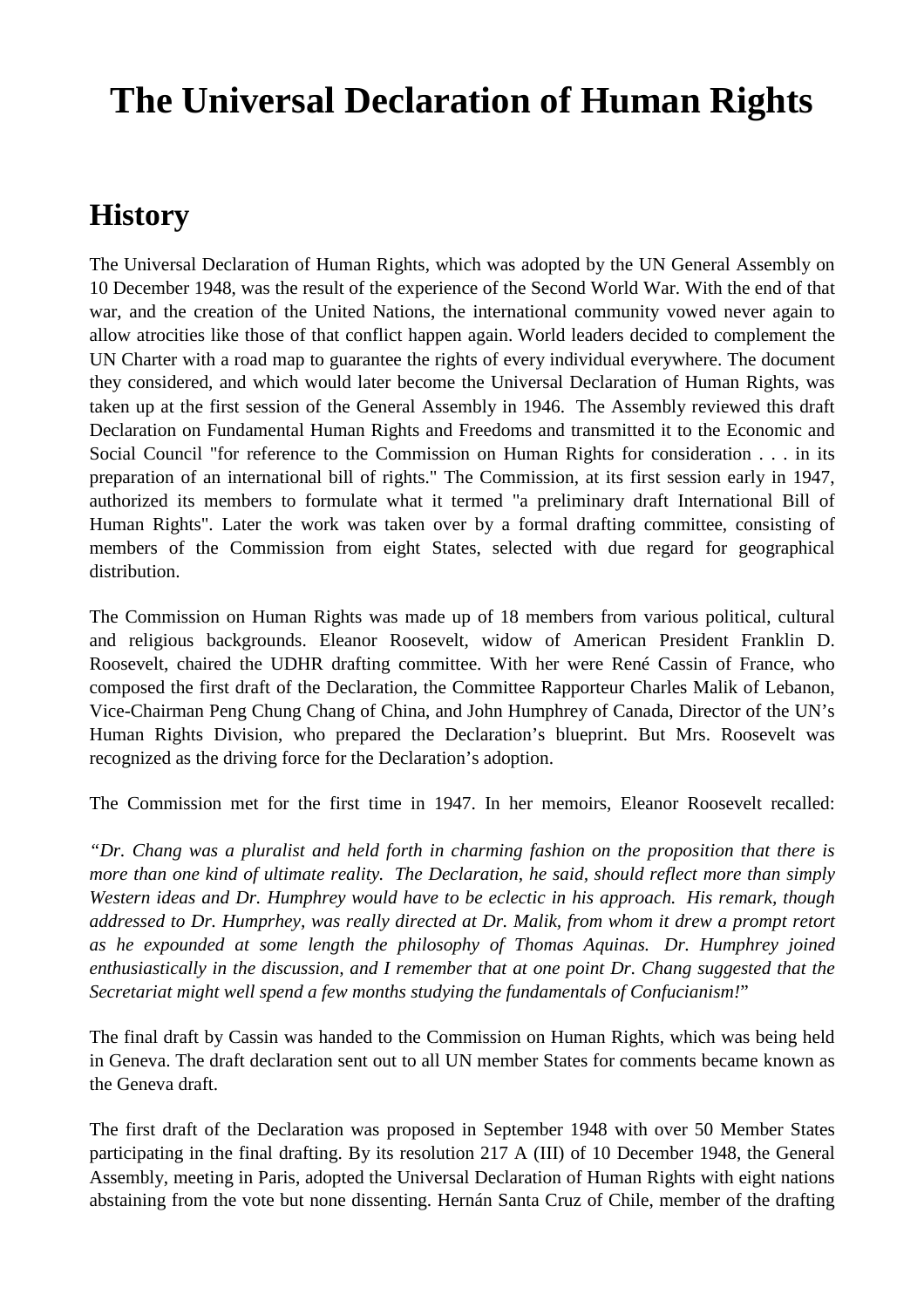sub-Committee,wrote:

*"I perceived clearly that I was participating in a truly significant historic event in which a consensus had been reached as to the supreme value of the human person, a value that did not originate in the decision of a worldly power, but rather in the fact of existing—which gave rise to the inalienable right to live free from want and oppression and to fully develop one's personality. In the Great Hall…there was an atmosphere of genuine solidarity and brotherhood among men and women from all latitudes, the like of which I have not seen again in any international setting."*

The entire text of the UDHR was composed in less than two years. At a time when the world was divided into Eastern and Western blocks, finding a common ground on what should make the essence of the document proved to be a colossal task.

### **Preamble**

Whereas recognition of the inherent dignity and of the equal and inalienable rights of all members of the human family is the foundation of freedom, justice and peace in the world,

Whereas disregard and contempt for human rights have resulted in barbarous acts which have outraged the conscience of mankind, and the advent of a world in which human beings shall enjoy freedom of speech and belief and freedom from fear and want has been proclaimed as the highest aspiration of the common people,

Whereas it is essential, if man is not to be compelled to have recourse, as a last resort, to rebellion against tyranny and oppression, that human rights should be protected by the rule of law,

Whereas it is essential to promote the development of friendly relations between nations,

Whereas the peoples of the United Nations have in the Charter reaffirmed their faith in fundamental human rights, in the dignity and worth of the human person and in the equal rights of men and women and have determined to promote social progress and better standards of life in larger freedom,

Whereas Member States have pledged themselves to achieve, in co-operation with the United Nations, the promotion of universal respect for and observance of human rights and fundamental freedoms,

Whereas a common understanding of these rights and freedoms is of the greatest importance for the full realization of this pledge,

**Now, Therefore THE GENERAL ASSEMBLY proclaims THIS UNIVERSAL DECLARATION OF HUMAN RIGHTS** as a common standard of achievement for all peoples and all nations, to the end that every individual and every organ of society, keeping this Declaration constantly in mind, shall strive by teaching and education to promote respect for these rights and freedoms and by progressive measures, national and international, to secure their universal and effective recognition and observance, both among the peoples of Member States themselves and among the peoples of territories under their jurisdiction.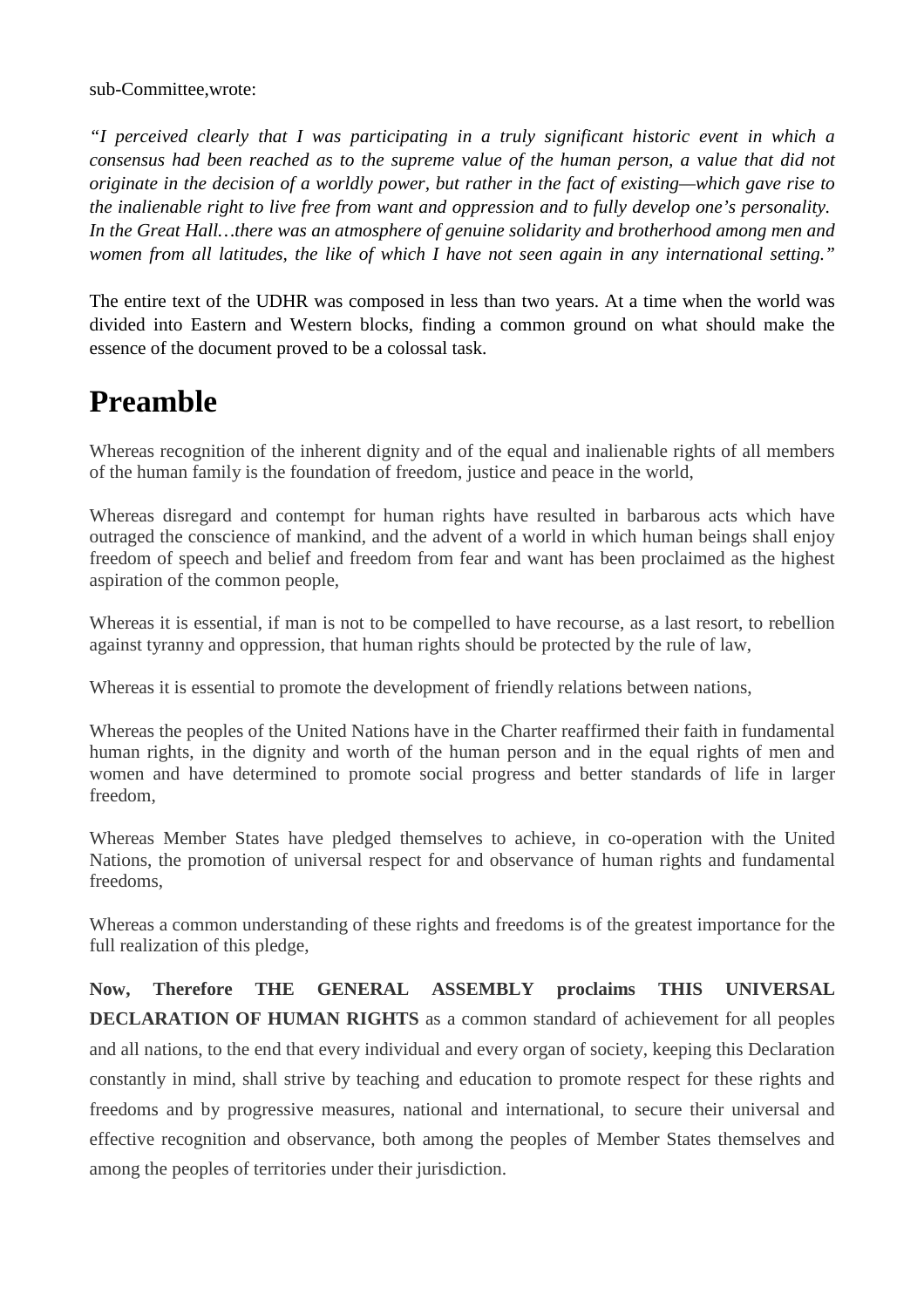All human beings are born free and equal in dignity and rights. They are endowed with reason and conscience and should act towards one another in a spirit of brotherhood.

#### **Article 2**

 Everyone is entitled to all the rights and freedoms set forth in this Declaration, without distinction of any kind, such as race, colour, sex, language, religion, political or other opinion, national or social origin, property, birth or other status. Furthermore, no distinction shall be made on the basis of the political, jurisdictional or international status of the country or territory to which a person belongs, whether it be independent, trust, non-self-governing or under any other limitation of sovereignty.

#### **Article 3**

Everyone has the right to life, liberty and security of person.

#### **Article 4**

 No one shall be held in slavery or servitude; slavery and the slave trade shall be prohibited in all their forms.

#### **Article 5**

 No one shall be subjected to torture or to cruel, inhuman or degrading treatment or punishment.

#### **Article 6**

Everyone has the right to recognition everywhere as a person before the law.

#### **Article 7**

 All are equal before the law and are entitled without any discrimination to equal protection of the law. All are entitled to equal protection against any discrimination in violation of this Declaration and against any incitement to such discrimination.

#### **Article 8**

 Everyone has the right to an effective remedy by the competent national tribunals for acts violating the fundamental rights granted him by the constitution or by law.

#### **Article 9**

No one shall be subjected to arbitrary arrest, detention or exile.

#### **Article 10**

 Everyone is entitled in full equality to a fair and public hearing by an independent and impartial tribunal, in the determination of his rights and obligations and of any criminal charge against him.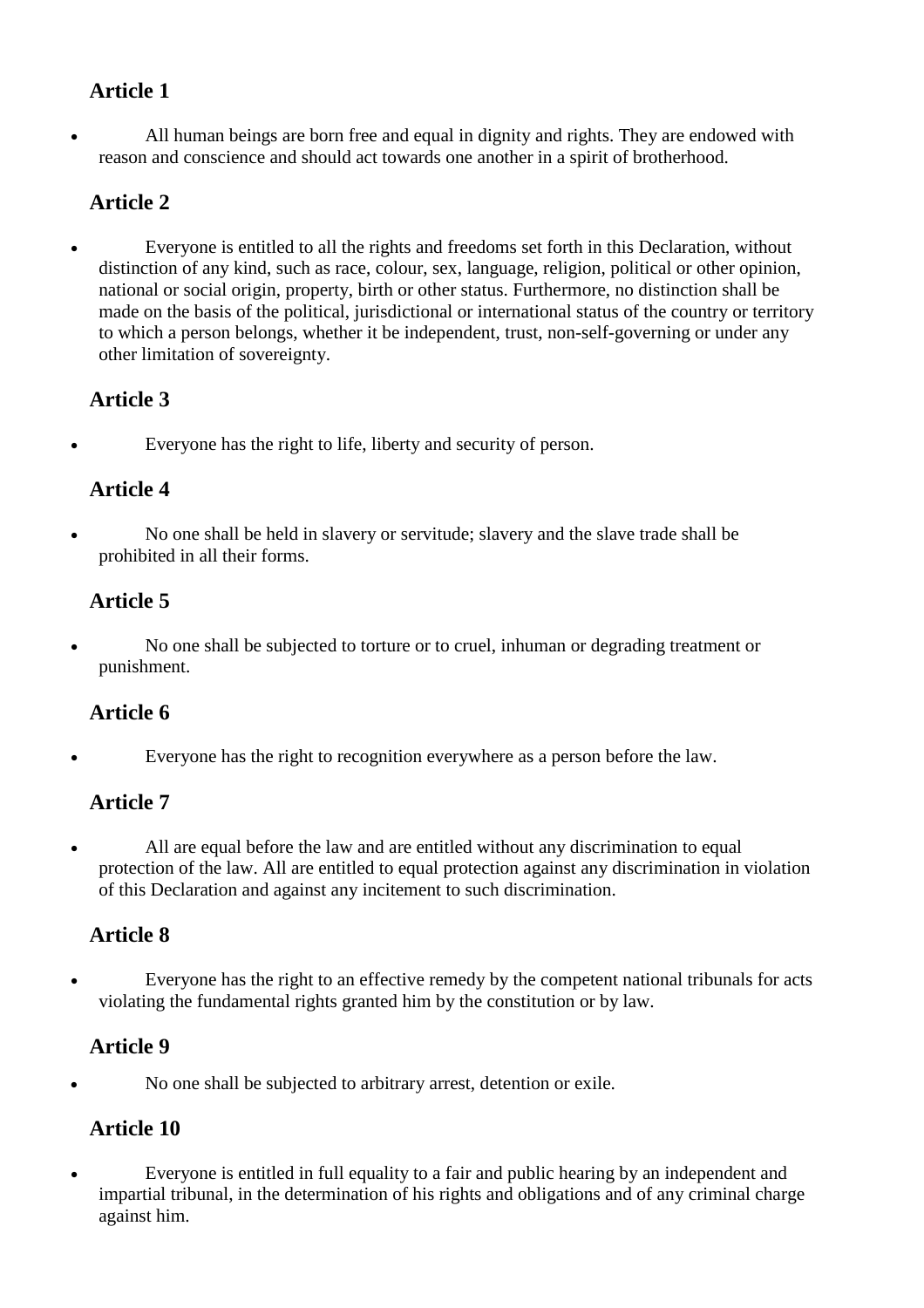- (1) Everyone charged with a penal offence has the right to be presumed innocent until proved guilty according to law in a public trial at which he has had all the guarantees necessary for his defence.
- (2) No one shall be held guilty of any penal offence on account of any act or omission which did not constitute a penal offence, under national or international law, at the time when it was committed. Nor shall a heavier penalty be imposed than the one that was applicable at the time the penal offence was committed.

#### **Article 12**

 No one shall be subjected to arbitrary interference with his privacy, family, home or correspondence, nor to attacks upon his honour and reputation. Everyone has the right to the protection of the law against such interference or attacks.

#### **Article 13**

- (1) Everyone has the right to freedom of movement and residence within the borders of each state.
- (2) Everyone has the right to leave any country, including his own, and to return to his country.

#### **Article 14**

- (1) Everyone has the right to seek and to enjoy in other countries asylum from persecution.
- (2) This right may not be invoked in the case of prosecutions genuinely arising from nonpolitical crimes or from acts contrary to the purposes and principles of the United Nations.

#### **Article 15**

- (1) Everyone has the right to a nationality.
- (2) No one shall be arbitrarily deprived of his nationality nor denied the right to change his nationality.

#### **Article 16**

- (1) Men and women of full age, without any limitation due to race, nationality or religion, have the right to marry and to found a family. They are entitled to equal rights as to marriage, during marriage and at its dissolution.
- (2) Marriage shall be entered into only with the free and full consent of the intending spouses.
- (3) The family is the natural and fundamental group unit of society and is entitled to protection by society and the State.

#### **Article 17**

(1) Everyone has the right to own property alone as well as in association with others.

(2) No one shall be arbitrarily deprived of his property.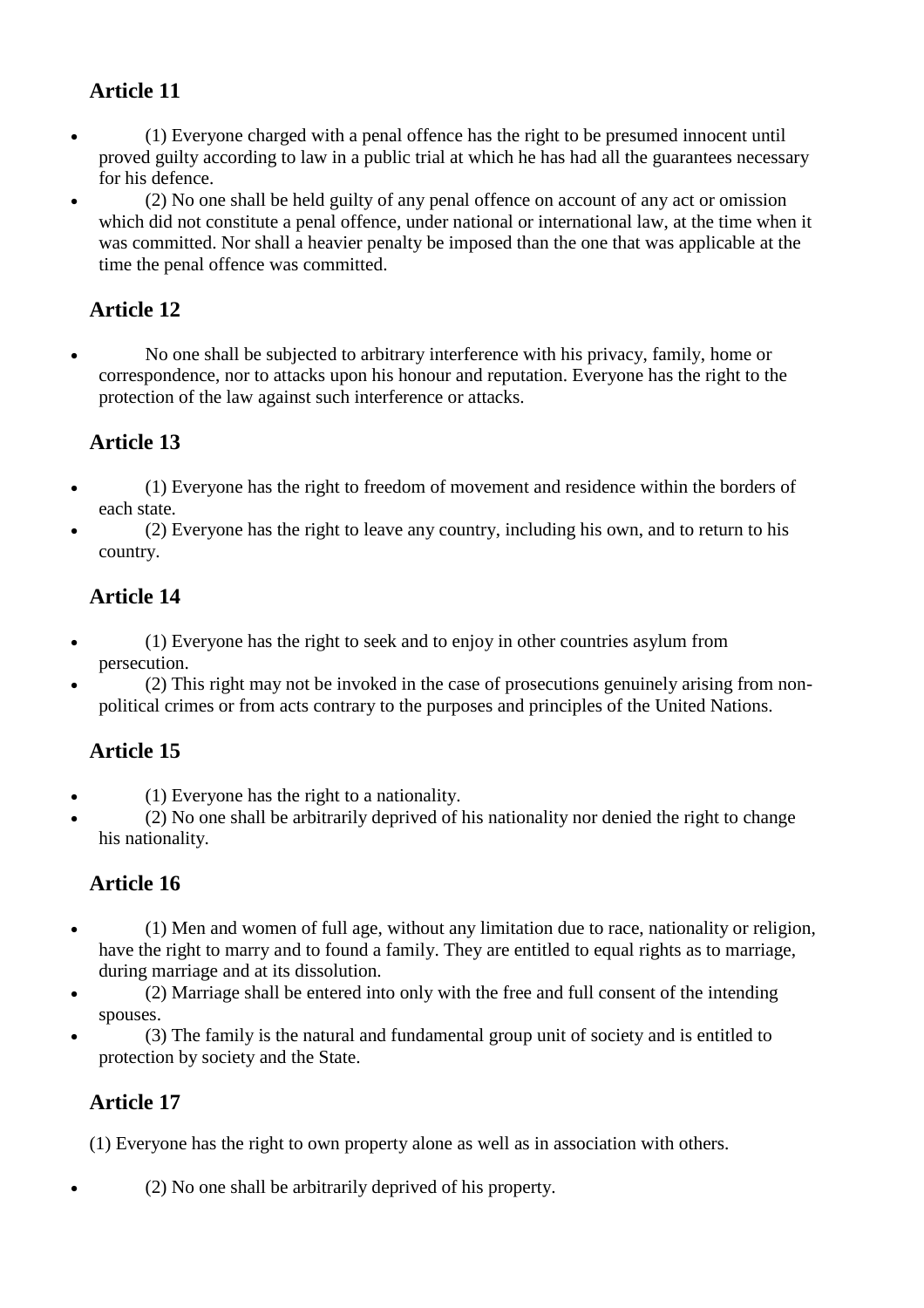Everyone has the right to freedom of thought, conscience and religion; this right includes freedom to change his religion or belief, and freedom, either alone or in community with others and in public or private, to manifest his religion or belief in teaching, practice, worship and observance.

#### **Article 19**

 Everyone has the right to freedom of opinion and expression; this right includes freedom to hold opinions without interference and to seek, receive and impart information and ideas through any media and regardless of frontiers.

#### **Article 20**

- (1) Everyone has the right to freedom of peaceful assembly and association.
- (2) No one may be compelled to belong to an association.

#### **Article 21**

- (1) Everyone has the right to take part in the government of his country, directly or through freely chosen representatives.
- (2) Everyone has the right of equal access to public service in his country.
- (3) The will of the people shall be the basis of the authority of government; this will shall be expressed in periodic and genuine elections which shall be by universal and equal suffrage and shall be held by secret vote or by equivalent free voting procedures.

#### **Article 22**

 Everyone, as a member of society, has the right to social security and is entitled to realization, through national effort and international co-operation and in accordance with the organization and resources of each State, of the economic, social and cultural rights indispensable for his dignity and the free development of his personality.

#### **Article 23**

(1) Everyone has the right to work, to free choice of employment, to just and favourable conditions of work and to protection against unemployment.

- (2) Everyone, without any discrimination, has the right to equal pay for equal work.
- (3) Everyone who works has the right to just and favourable remuneration ensuring for himself and his family an existence worthy of human dignity, and supplemented, if necessary, by other means of social protection.
- (4) Everyone has the right to form and to join trade unions for the protection of his interests.

#### **Article 24**

 Everyone has the right to rest and leisure, including reasonable limitation of working hours and periodic holidays with pay.